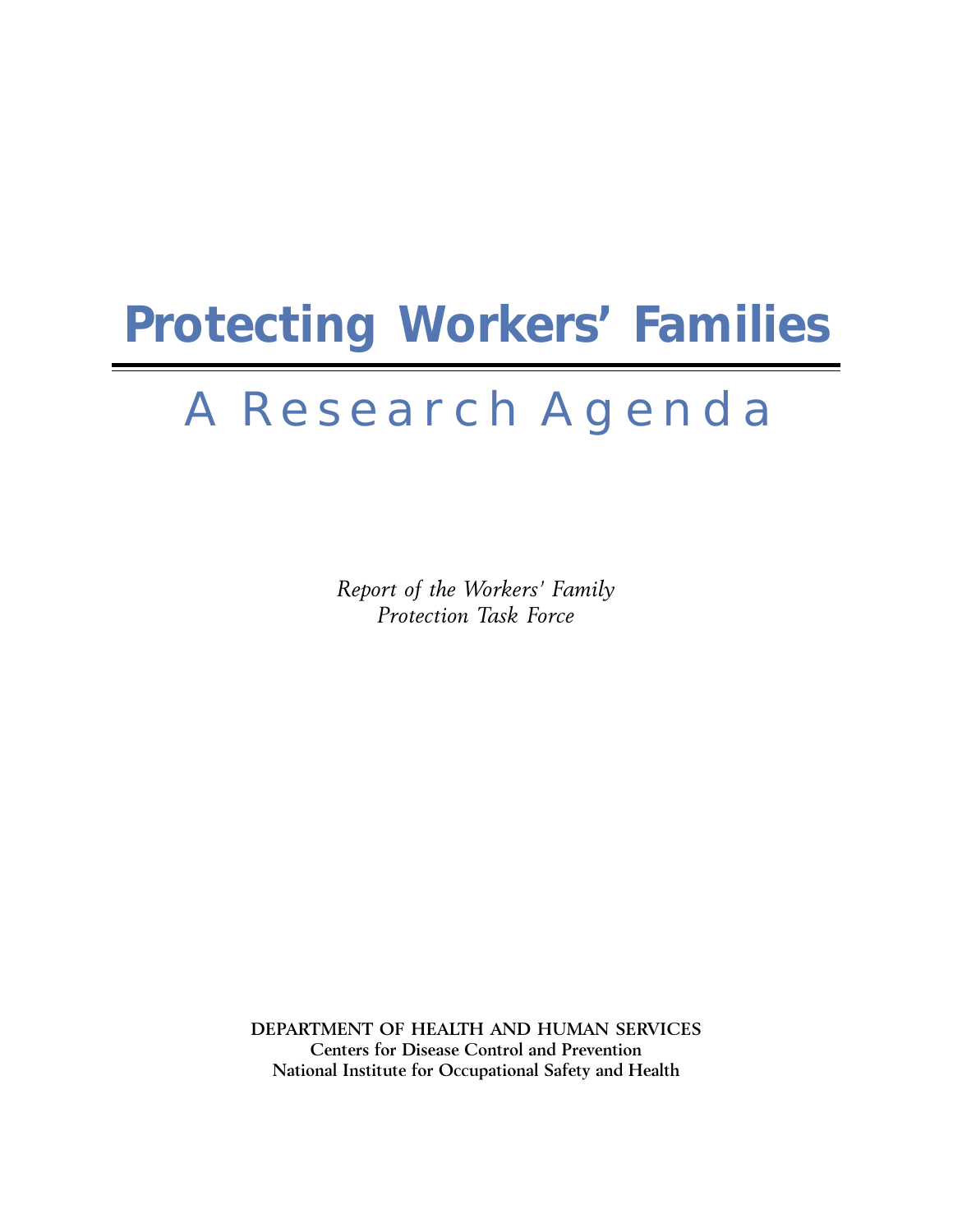## This document is in the public domain and may be freely copied or reprinted.

#### **DISCLAIMER**

Mention of any company or product does not constitute endorsement by NIOSH.

#### **ORDERING INFORMATION**

To receive documents or more information about occupational safety and health topics, contact the National Institute for Occupational Safety and Health (NIOSH) at

NIOSH—Publications Dissemination 4676 Columbia Parkway Cincinnati, OH 45226–1998

Telephone: 1–800–35–NIOSH (1–800–356–4674) Fax: 513–533–8573 E-mail: pubstaft@cdc.gov

or visit the NIOSH Web site at www.cdc.gov/niosh

DHHS (NIOSH) Publication No. 2002–113

May 2002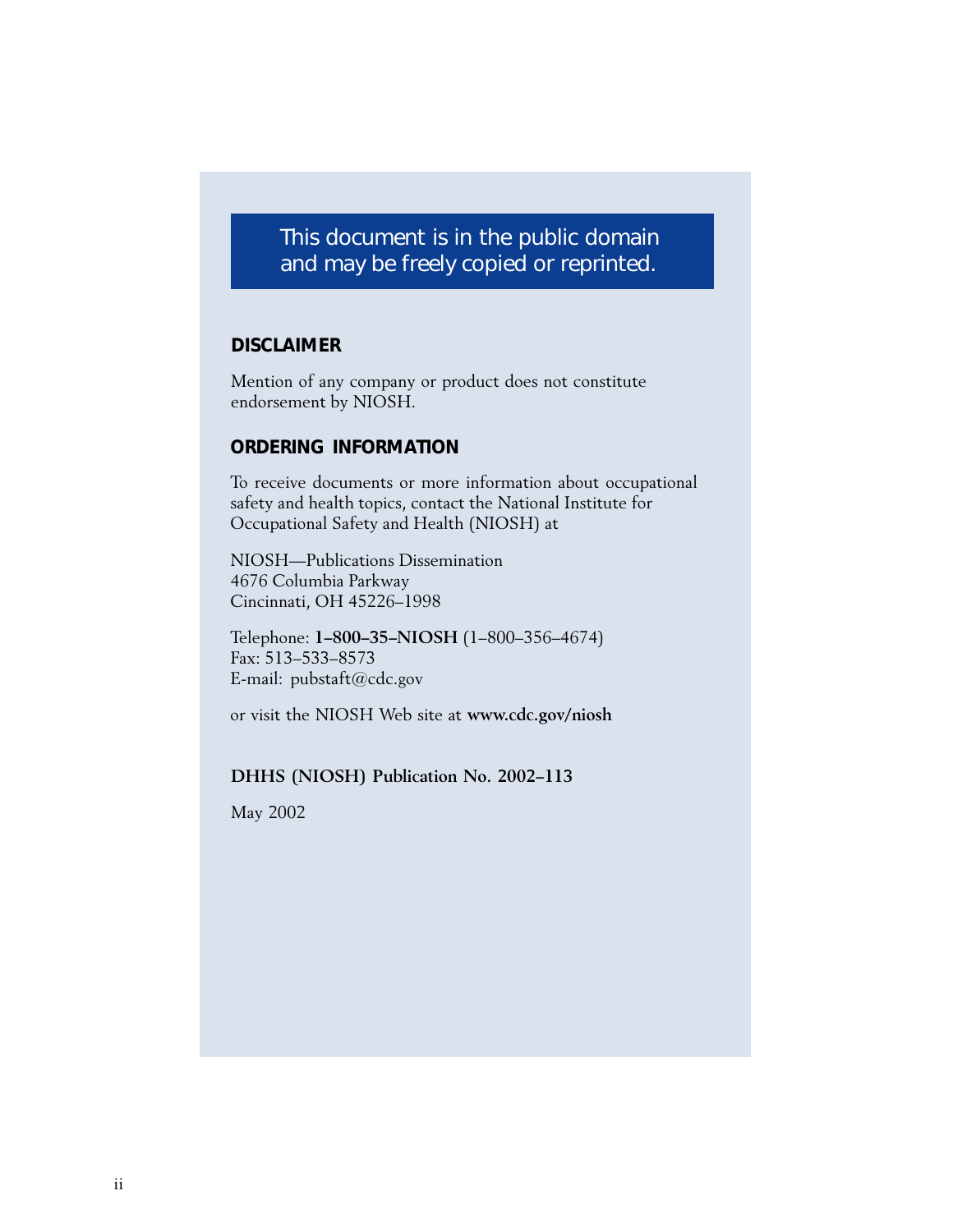## **CONTENTS**

|                                                               | $\mathbf{1}$   |
|---------------------------------------------------------------|----------------|
|                                                               | $\overline{2}$ |
|                                                               | 3              |
|                                                               | 3              |
|                                                               | $\overline{4}$ |
|                                                               | $\overline{4}$ |
|                                                               | 5              |
| Types and Severity of Health Effects from Take-Home Exposures | 5              |
| Distinguishing between Health Effects from Occupational       | 5              |
| Identifying Current Health Effects from Take-Home Exposures   | 6              |
| Identifying Future Health Threats from Take-Home Exposures    | $\overline{7}$ |
|                                                               | 7              |
|                                                               | 8              |
|                                                               | 10             |
|                                                               | 10             |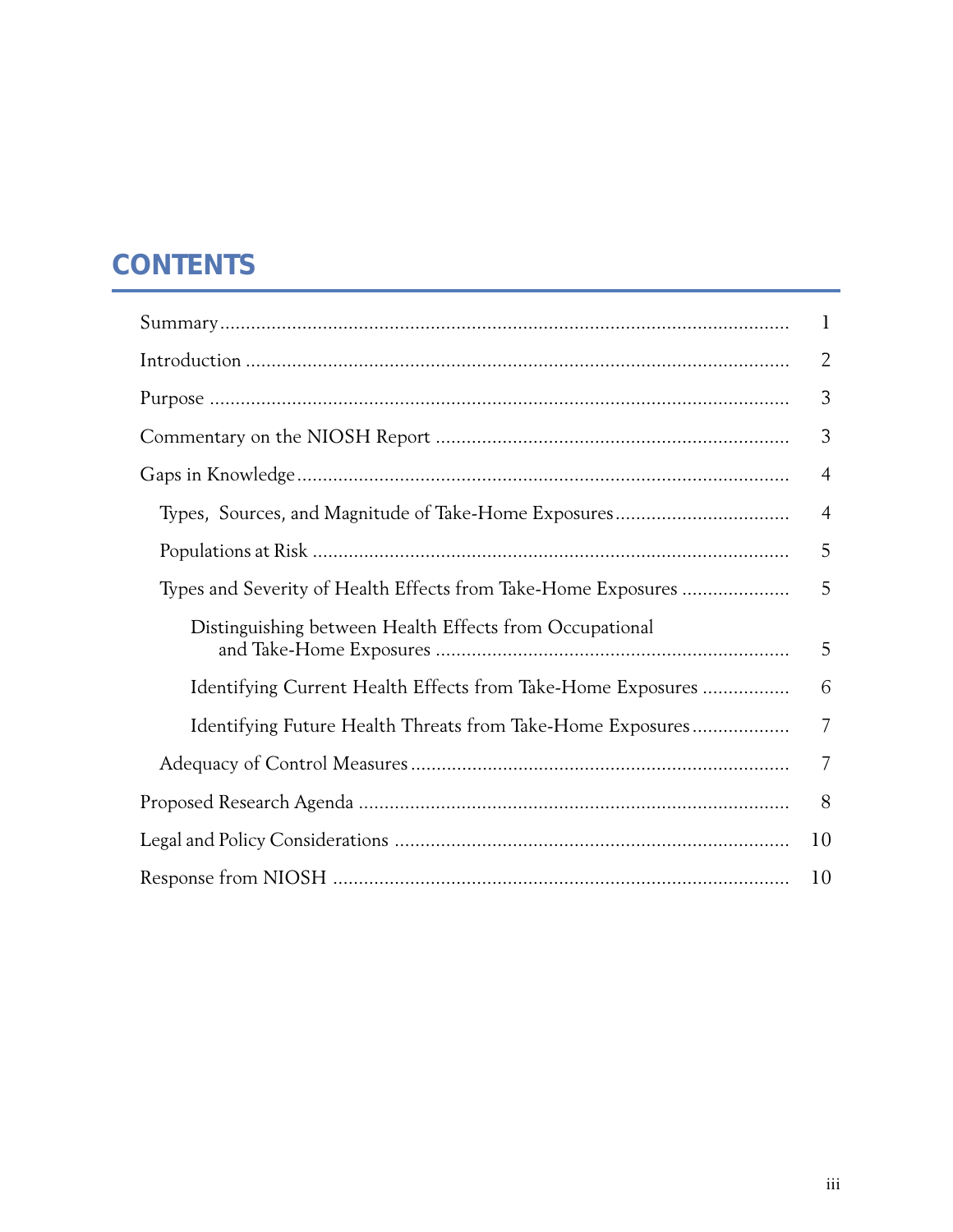#### **SUMMARY**

AT the request of the U.S. Congress, the National Institute for Occupational Safety and Health (NIOSH) of the Centers for Disease Control and Prevention (CDC) issued a report in 1995 entitled Report to Congress on Workers' Home Contamination Study Conducted Under the Workers' Family Protection Act. This report was prepared in response to the 1992 Workers' Family Protection Act (Public Law 102–522) [29 USC 671], which included a request to NIOSH to conduct a study to "evaluate the potential for, prevalence of, and issues related to the contamination of workers' homes with hazardous chemicals and substances . . . transported from the workplaces of such workers."

The 1995 NIOSH report chronicled the history of "take-home" exposures (i.e., exposures to substances transported from the workplace) and their associated health risks worldwide, primarily during the 20th century. The approach of this report was to describe health hazards associated with readily identifiable agents that have clear routes of exposure such as intentional transport of workplace materials, contamination of workers' clothing or external body surfaces (skin, hair), visitors or family members at the workplace, improper storage of hazardous agents, or cottage industry production.

The Workers' Family Protection Task Force was chartered in 1994 to review the NIOSH report and to recommend to Congress a research strategy for Federal agencies to investigate (1) the nature and magnitude of take-home exposures, (2) their potential adverse consequences to workers' families, and (3) the effectiveness of prevention and remediation strategies. This document represents the Task Force's commentary on the NIOSH report, identifies gaps in the current knowledge about take-home exposures and related health effects, and provides a prioritized agenda for federally sponsored research. The agenda is intentionally broad in scope, leaving the details of study design and methods to be specified by research sponsors and investigators.

The NIOSH report on take-home exposures covered the available literature in a thorough manner, with information largely describing conditions that occurred from the 1930s to the 1960s. Prominent examples of take-home exposures include lead, beryllium, and asbestos. Many reports represent anecdotal accounts of hazardous take-home exposures and subsequent illness among workers' family members. Systematic research on the extent of the problem is conspicuously absent, and thus the burden of disease caused by these exposures is unlikely to be quantified now or in the future. In addition, no comprehensive studies have documented the effectiveness of current workplace control programs for preventing the transport of toxic substances into homes. The Task Force also noted that the published literature contains only limited citations of two categories of takehome exposure—infectious agents and radioactive substances.

From its review of the NIOSH report, the Task Force identified important gaps in knowledge that hinder a clear understanding of the magnitude of take-home exposures and their potential health consequences. Information is lacking about the types and concentrations of takehome exposures that are currently occurring in the United States, the size and demographic composition of the populations at risk for exposure, the types of illnesses associated with take-home exposures, and the adequacy of exposure control methods in the workplace and home. Among States that have reporting systems for recognized take-home exposures such

U.S. Code of Regulations.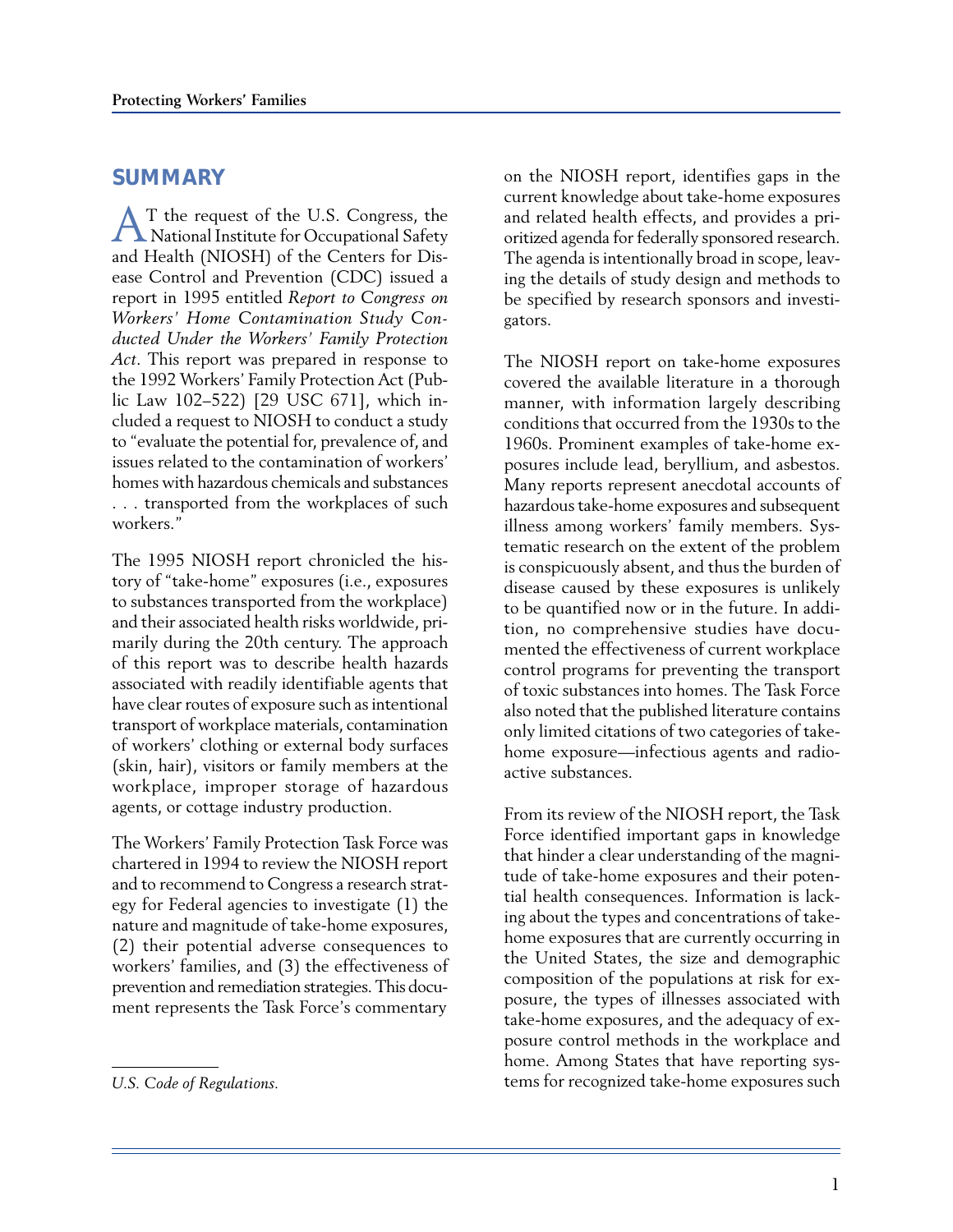as lead, reporting suffers from incompleteness and lack of standardization. With these knowledge gaps, it is not possible to estimate the magnitude of the public health threat created by take-home exposures, nor is it possible to predict the future risks that will occur from transported toxic agents. Difficulties in determining hazards will likely persist in the future as new materials are introduced into the workplace.

To address deficiencies in knowledge about takehome exposures, the Task Force recommends the following prioritized research agenda, which could be funded by Federal and other government sources as well as by the private sector:

- Characterize the extent of home contamination with toxic workplace substances such as metals (e.g., lead and beryllium), pesticides, and dusts (e.g., asbestos).
- I Identify populations at greatest risk of known and suspected take-home exposures.
- Assess the adverse health effects from take-home exposures, including both established and less well studied effects such as the consequences of transmitting infectious agents and radioactive substances into the home.
- I Identify previously unrecognized toxic exposures that place the health of workers' families at risk.
- For recognized hazards, assess the effectiveness of take-home exposure prevention and remediation methods (including decontamination procedures) and evaluate worker notification and training programs to reduce exposure.

The Task Force recommends that this proposed research agenda be given full consideration by NIOSH under the Institute's National Occupational Research Agenda (NORA). The Task Force also noted that existing Federal statutes permit aggressive action but have been narrowly applied to take-home contamination. Moreover, the Workers' Family Protection Act did not anticipate revisions to the existing statutory authority of the Federal agencies that may be involved in take-home exposure issues. No revision would be needed if Federal and State agencies took advantage of their existing statutory authority to promulgate and enforce standards and regulations that are responsive to the hazardous conditions identified by the research agenda and developed by this Task Force. Revision of these statutes to authorize the prevention and remediation of take-home contamination (especially through revision of the prioritization schemes used by government agencies such as the U.S. Environmental Protection Agency [EPA]) should be considered by Congress only if the agencies find it difficult to respond effectively to the research agenda.

## **INTRODUCTION**

AT the request of the U.S. Congress, the National Institute for Occupational Safety and Health (NIOSH) of the Centers for Disease Control and Prevention (CDC) issued a report in 1995 entitled Report to Congress on Workers' Home Contamination Study Conducted Under the Workers' Family Protection Act. This report (henceforth referred to as the "NIOSH report") was prepared in response to the 1992 Workers' Family Protection Act (Public Law 102–522) [29 USC 671], which included a request to NIOSH to conduct a study to "evaluate the potential for, prevalence of, and issues related to the contamination of workers' homes with hazardous chemicals and substances . . . transported from the workplaces of such workers."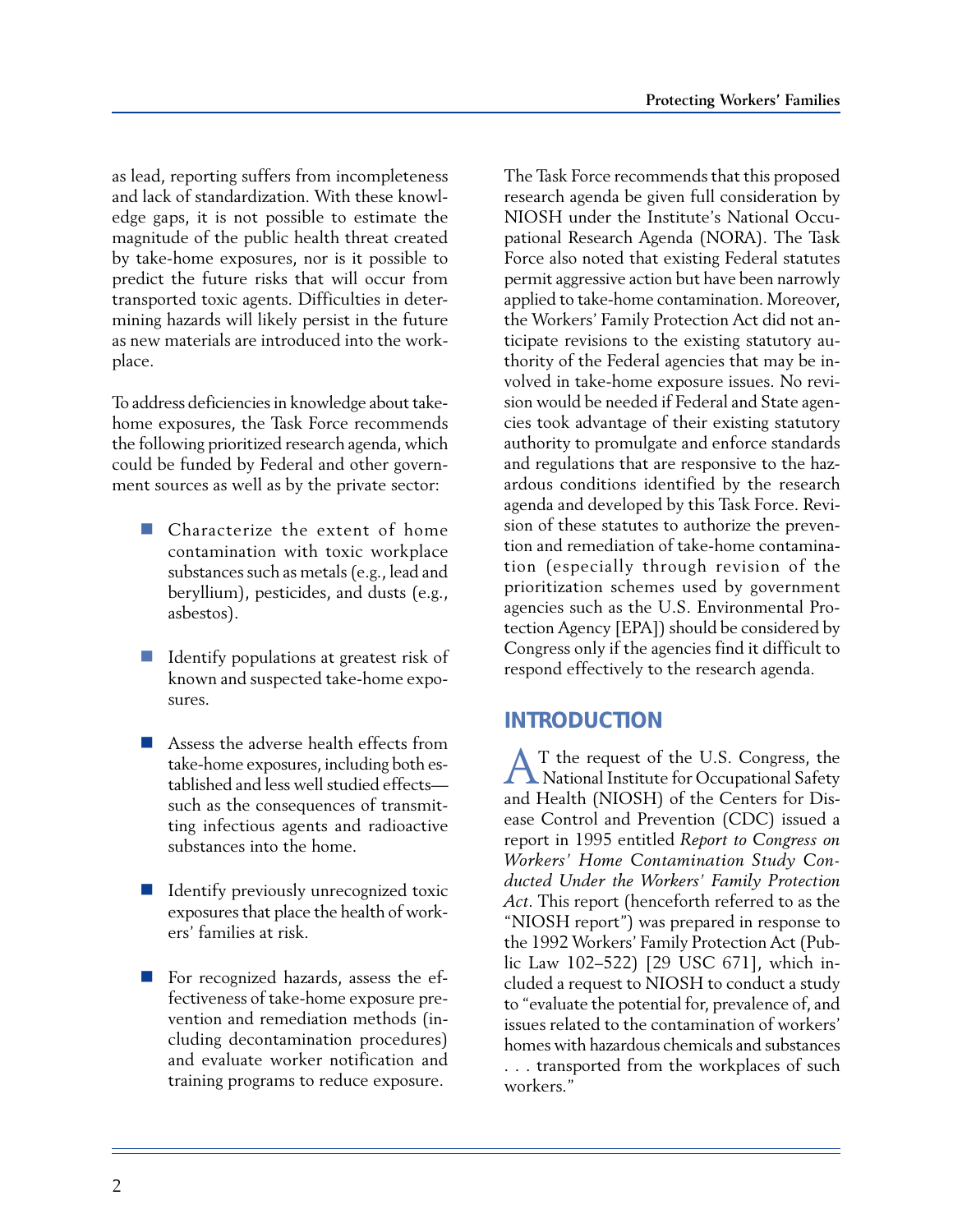The 1995 NIOSH report chronicled the history of "take-home exposures" (i.e., exposures to substances transported from the workplace) and associated health risks worldwide, primarily during the 20th century. The approach of this report was to describe health hazards associated with readily identifiable agents that have clear routes of exposure such as intentional transport of workplace materials, contamination of workers' clothing or external body surfaces (skin, hair), visitors or family members at the workplace, improper storage of hazardous agents, or cottage industry production. Prominent toxic exposures include beryllium, asbestos, lead, and pesticides for which there is clear evidence of exposure-related sequelae. Reports of exposures and risks from other agents such as asthmogens, estrogenic substances, and infectious agents have been more sporadic in the literature and thus have received less study. The NIOSH report also summarized agent-specific methods to control exposures at the workplace and in the home.

The Workers' Family Protection Task Force was chartered in 1994 to review the NIOSH report and to recommend to Congress a research strategy for Federal agencies to investigate (1) the nature and magnitude of take-home exposures, (2) their potential adverse consequences to workers' families, and (3) the effectiveness of prevention and remediation strategies.

## **PURPOSE**

THE document represents the Task Force's<br>commentary on the NIOSH report, identifies gaps in the current knowledge about takehome exposures and related health effects, and provides a prioritized agenda for Federally sponsored research. The principal objective of the Task Force was to develop a research agenda to address the health hazards posed by take-home exposures. The final section of this report is devoted to legal and policy considerations. This section was included to help the Secretary of Labor determine additional enforcement and regulatory needs resulting from the Workers' Family Protection Act.

## **COMMENTARY ON THE NIOSH REPORT**

THE NIOSH report contains a substantial amount of information culled from the available literature—primarily published reports in medical and industrial hygiene journals. Additional reports of take-home exposure incidents were solicited from Federal and State health, labor, and environmental agencies. As the authors of the NIOSH report describe, the available literature on take-home exposures has substantial limitations. An important limitation is that U.S. reporting systems for sentinel exposures and health outcomes are limited to lead and pesticides. Moreover, the report notes that community clinicians may not recognize diseases that result from take-home exposures because they fail to obtain relevant information about family members' occupations. Systematically obtained data on exposure types and levels are lacking for most agents—even for lead and pesticides, which have been the subjects of considerable focus. In addition, the report notes that much of the available literature pertains to exposure conditions that occurred from the 1930s to the 1960s and thus may have limited relevance to contemporary home and work environments.

The Task Force found that the NIOSH report comprehensively reviewed episodes of toxicity for the agents that had a clearly recognizable exposure route. Congress required that the NIOSH report consider only agents that might be transmitted from workers to their family members by the presence of the agents on skin, clothing, or items removed from the workplace.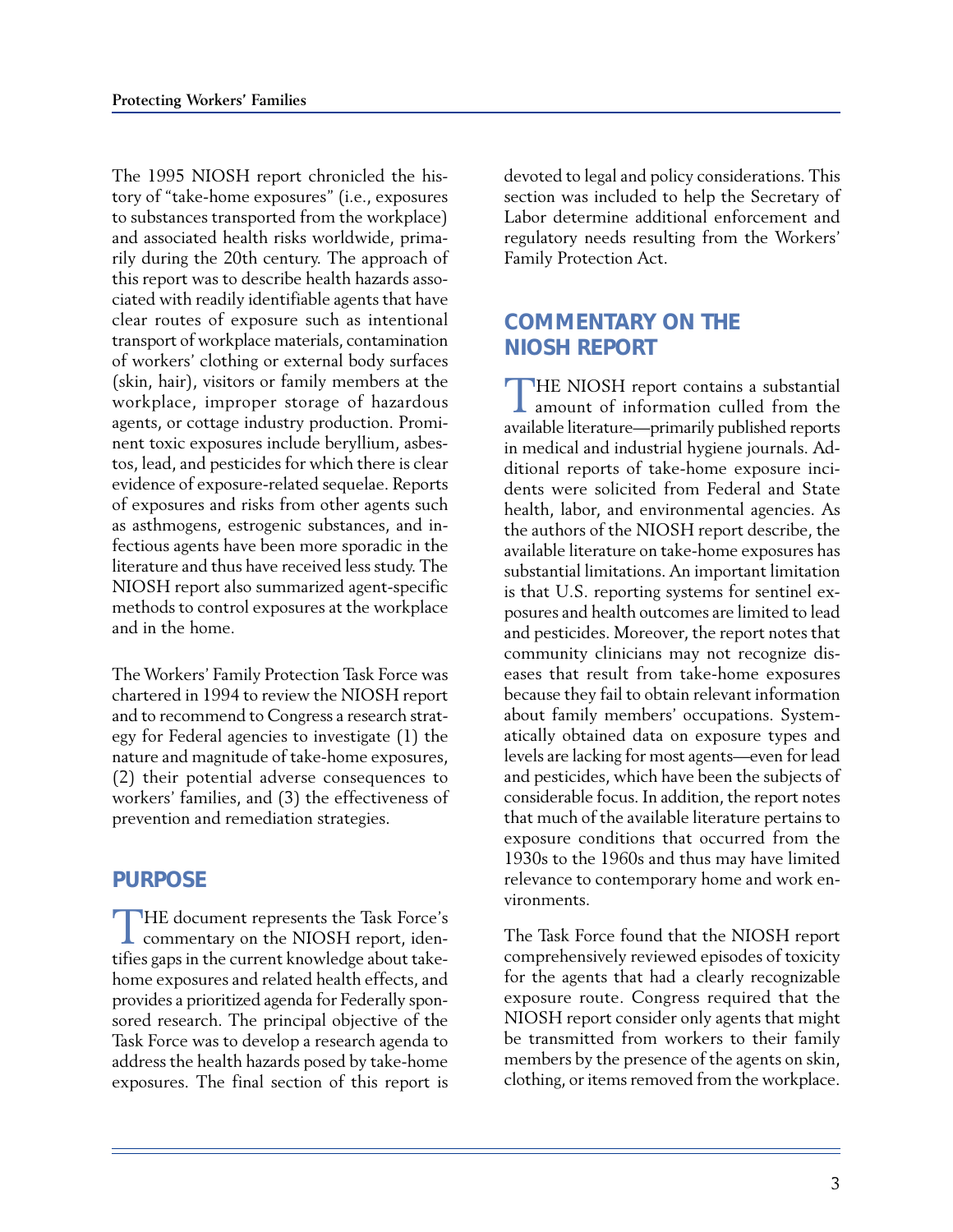Thus this requirement excludes, for example, consideration of the risk of infectious diseases that are likely to result from other routes of exposure. Of particular concern is the possibility of transmitting infectious diseases to the family members of health care workers—diseases such as tuberculosis, acquired immune deficiency syndrome (AIDS), or hepatitis C. Adverse reproductive health outcomes and developmental disorders resulting from a parent's occupational exposures are generally thought to occur through effects on germ cells (e.g., sperm) or semen quality. However, the developing embryo may also be directly affected by the mother's exposure to take-home agents.

Another apparent gap in the literature concerns the nuclear industry, which has documented cases of various radionuclides that are carried home from the workplace on workers' clothing, shoes, or other items such as tools.

Assessing the extent of take-home exposures requires the identification and analysis of contamination pathways and methods for measuring the toxic chemicals of interest. A review of the published literature provided by the NIOSH report does not provide specific information describing these pathways or their analysis. Many of the reports are anecdotal, based on outdated industrial practices, or derived from reports from developing countries that may not be directly applicable to the United States.

## **GAPS IN KNOWLEDGE**

AN understanding of the potential burden of impaired health experienced by workers' families as a result of take-home exposures has been limited by significant gaps in knowledge about (1) the types, sources, and magnitude of take-home exposures, (2) the size and characteristics of at-risk populations, (3) the types and severity of associated health effects, and (4) the adequacy of exposure control methods. The following section summarizes the Task Force's conclusions about knowledge gaps and recommended approaches for reducing these gaps.

### **Types, Sources, and Magnitude of Take-Home Exposures**

Little systematic research has permitted quantification of recognized and emerging take-home exposures. Moreover, identification of new, unanticipated hazards is impeded by the limitations of existing research methods. Documented episodes of take-home exposures suggest the importance of determining the extent of take-home exposures from recognized toxic agents such as lead or beryllium. No existing data indicate how many homes and families are potentially exposed to established toxicants and what exposure concentrations might exist.

Assessing the magnitude of exposures to previously unrecognized toxicants is even more daunting. It is virtually impossible to predict which workplace agents may pose future threats to workers' families. The problem of agent identification and quantification has been compounded as new materials have been introduced into the workplace. This trend is likely to continue for the foreseeable future. Another difficulty that must be addressed is identifying sources of exposure (i.e., workplace or ambient environment).

Clearly it will be impossible to institute a nationwide surveillance system for all known and suspected take-home toxicants. Instead, focused approaches can be devised to support health-related research or exposure remediation. One recommended approach is to institute regional and national sentinel monitoring systems for hazardous workplace agents that may be transported into the home and can be measured reliably. It may be useful to build on existing NIOSH programs such as the Sentinel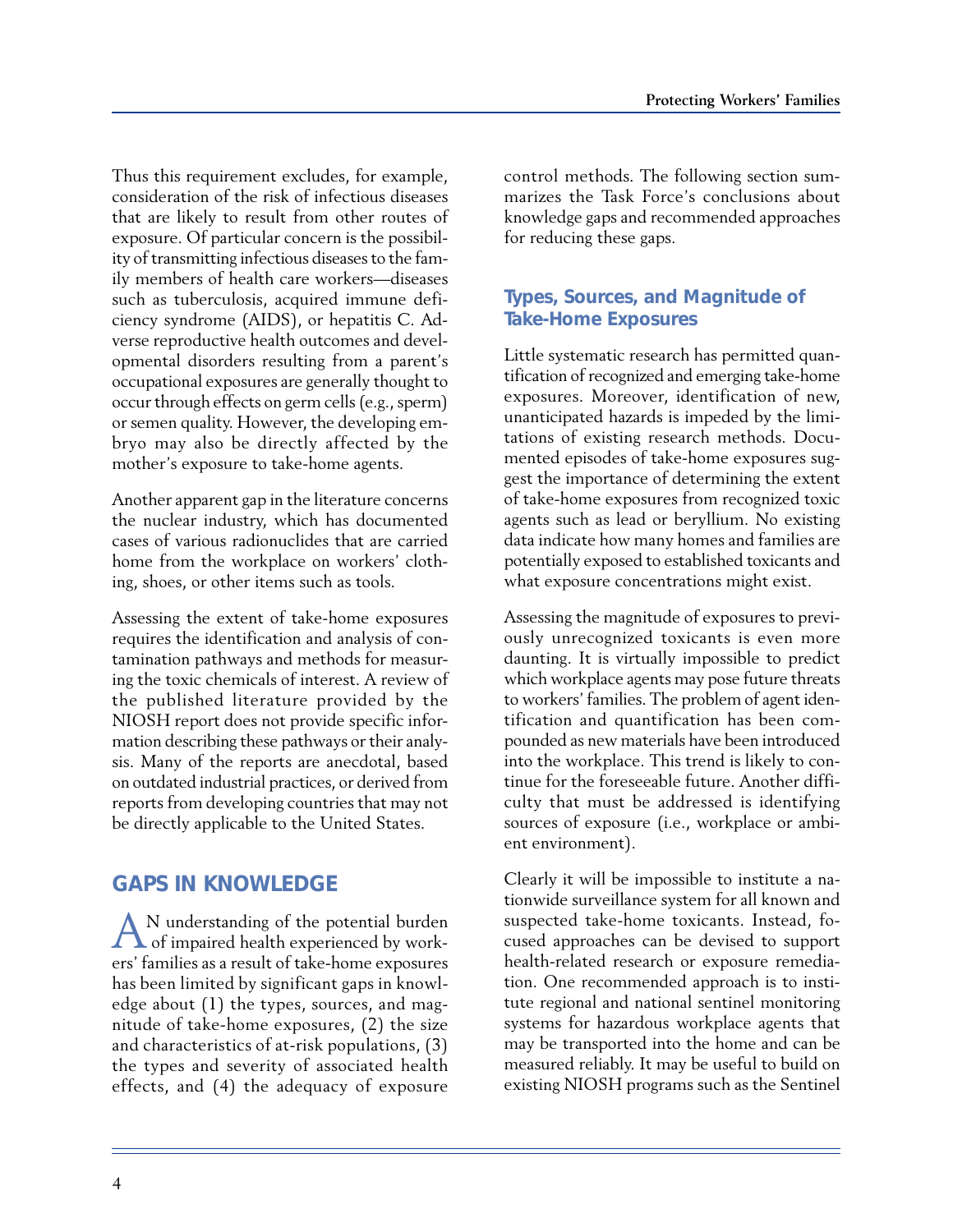Event Notification Surveillance for Occupational Risks (SENSOR) programs for lead and pesticides. The Beryllium Disease Registry provides another precedent. Such systems would require (1) prioritizing agents on the basis of known toxicity and ease of recognition and (2) targeting surveillance in areas where workplace exposures are relatively common. Takehome pesticide exposures in rural areas may provide a useful prototype because of the existing methods for measurement of in-home exposures and analysis of exposure pathways in the agriculture industry.

#### **Populations at Risk**

Important knowledge gaps also exist in defining the populations at risk for take-home exposures. The potentially exposed population includes all members of households where workers may transport contaminants, all residents of farms, and all residents of homes that function as cottage industry workplaces. Exposed household members frequently include children, pregnant women, and elderly, ill, or disabled persons. Thus family members exposed to take-home agents may be more vulnerable than workers exposed in an occupational setting: they may differ from workers physiologically (e.g., age and health status), behaviorally (e.g., hand-to-mouth and pica behaviors of young children), and educationally (e.g., worker awareness and use of personal protective equipment). For example, children absorb, distribute, and metabolize some toxicants differently from adults. The elderly may also have altered susceptibility to toxic substances, or they may have accumulated substantial body burdens of a toxicant before take-home exposures occur.

In addition, the vulnerability of some household members may be affected by low socioeconomic status, which may in turn lead to problems with access to health care, preexisting diseases, and compromised nutritional status. Because workers of low socioeconomic status are more likely to hold jobs in which they are exposed to high concentrations of toxic substances, limited access to health care is an important issue. Elevated exposures combined with inadequate health care increases the risk of adverse health effects among workers and their families.

To characterize exposed populations accurately, it will be necessary to estimate the number of workers exposed to specific hazardous substances on the job. Descriptions of household sizes, types, and locations will also be needed. Although these data are not currently available, they may be crudely estimated for some agents (e.g., asbestos, lead) from national databases and census reports. However, even these estimates are limited by a lack of quantitative information about workplace exposure concentrations and modes of transport from the workplace to home. An additional complication will be introduced as the age distribution and living conditions change for the exposed population. For example, as the U.S. population ages and health care costs escalate, extended families living in the same home may become more common, and the home may become an increasingly frequent site for health care delivery to chronically ill family members. These changes in the populations at risk make it difficult to predict the future magnitude of the take-home exposure problems.

#### **Types and Severity of Health Effects from Take-Home Exposures**

#### **Distinguishing between Health Effects from Occupational and Take-Home Exposures**

Workers' family members may exhibit different health effects from those seen in workers, thus making detection difficult and potentially obscuring the link to the workplace. Lead, for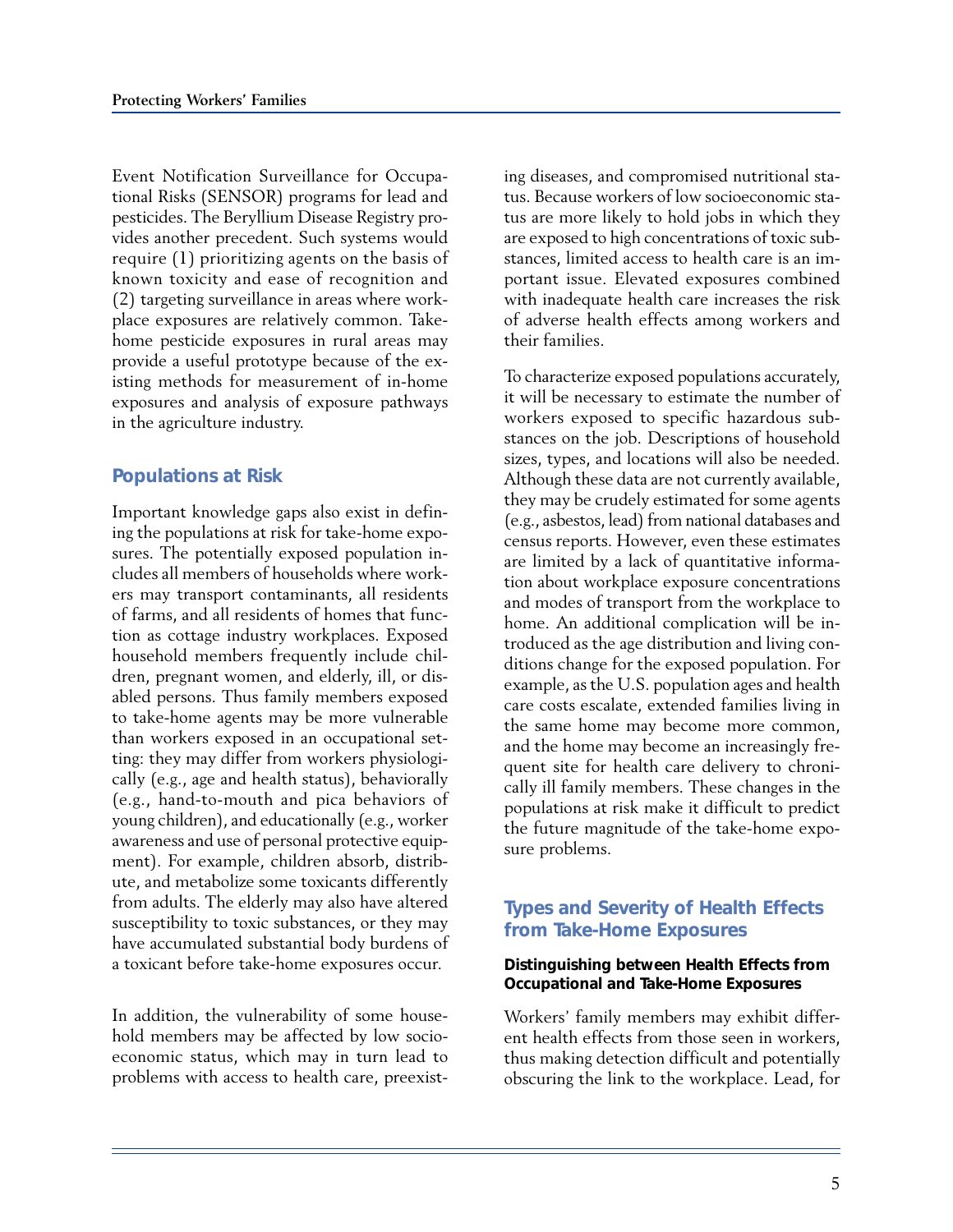example, can impair child development even when body burdens are low, and exposure to estrogenic compounds has been reported to cause effects such as abnormal breast enlargement in children. Other chemicals brought home from the workplace may cause similar toxic effects. Although instances of these effects are documented following take-home exposures, the extent of the problem remains unknown. In addition, adverse reproductive effects have been associated with worker exposures to several toxic substances, but effects experienced by family members (including pregnant wives of workers) have not been well characterized. Epidemiologic studies of workers' families might be useful in this regard. Improved data sources (such as the inclusion of both parents' occupations on birth certificates) should be considered. Currently, only 12 States collect any information about parental occupation on the birth record; and in most States, the data are not coded and thus are not easily accessible for analysis.

Government-mandated standards for workplace exposures are based on protection of adult workers. Guidelines for worker exposures are not intended to protect persons who may be more vulnerable because of compromised health or age factors. Thus workers who may not be affected adversely by work exposures may still take home agents that can affect others in their households. The characteristics of the home environment may cause some family members to be exposed to take-home substances throughout the day, especially in the case of persistent agents that can be readily dispersed throughout the home environment (e.g., lead and pesticides). Continuous exposures to these substances, even at low concentrations, may pose health risks to family members. As part of its implementation of the Food Quality Protection Act of 1996, the U.S. Environmental Protection Agency (EPA) is revising the way it assesses residential pesticide exposures to account better for the exposures of farm children. When setting tolerances, the agency will now consider pesticides that are tracked into the home.

#### **Identifying Current Health Effects from Take-Home Exposures**

The literature summarized in the NIOSH report to Congress indicates that the clearest instances of health hazards related to take-home exposures are those in which the exposure pathways are established and the health effects are both severe and specific to the exposure. The most obvious examples are asbestos- and beryllium-associated lung diseases and lead poisoning. Knowledge about health effects is based largely on case reports rather than populationbased studies. Consequently, the true spectrum of health outcomes is essentially unknown. The limitations of prevalence studies for certain diseases must also be acknowledged. Most of the research literature does not address how takehome exposures contribute to diseases with complex or multi-factorial origins (e.g., cancers or birth defects). Other conditions such as asthma, skin diseases, and neurological dysfunction are difficult to relate to take-home exposures because of their generally nonspecific etiologies.

Determining a link between health outcomes and exposures to agents that are not obvious take-home hazards might require input from community health practitioners, who should be encouraged to obtain more and better information about the occupational history of the family members of workers, at least for current employment. Periodic collection and analysis of data relating potential take-home exposures or disease among family members to the worker's occupation might reveal previously unrecognized associations that warrant further examination. For example, a general health screen that includes blood or urine testing could be used to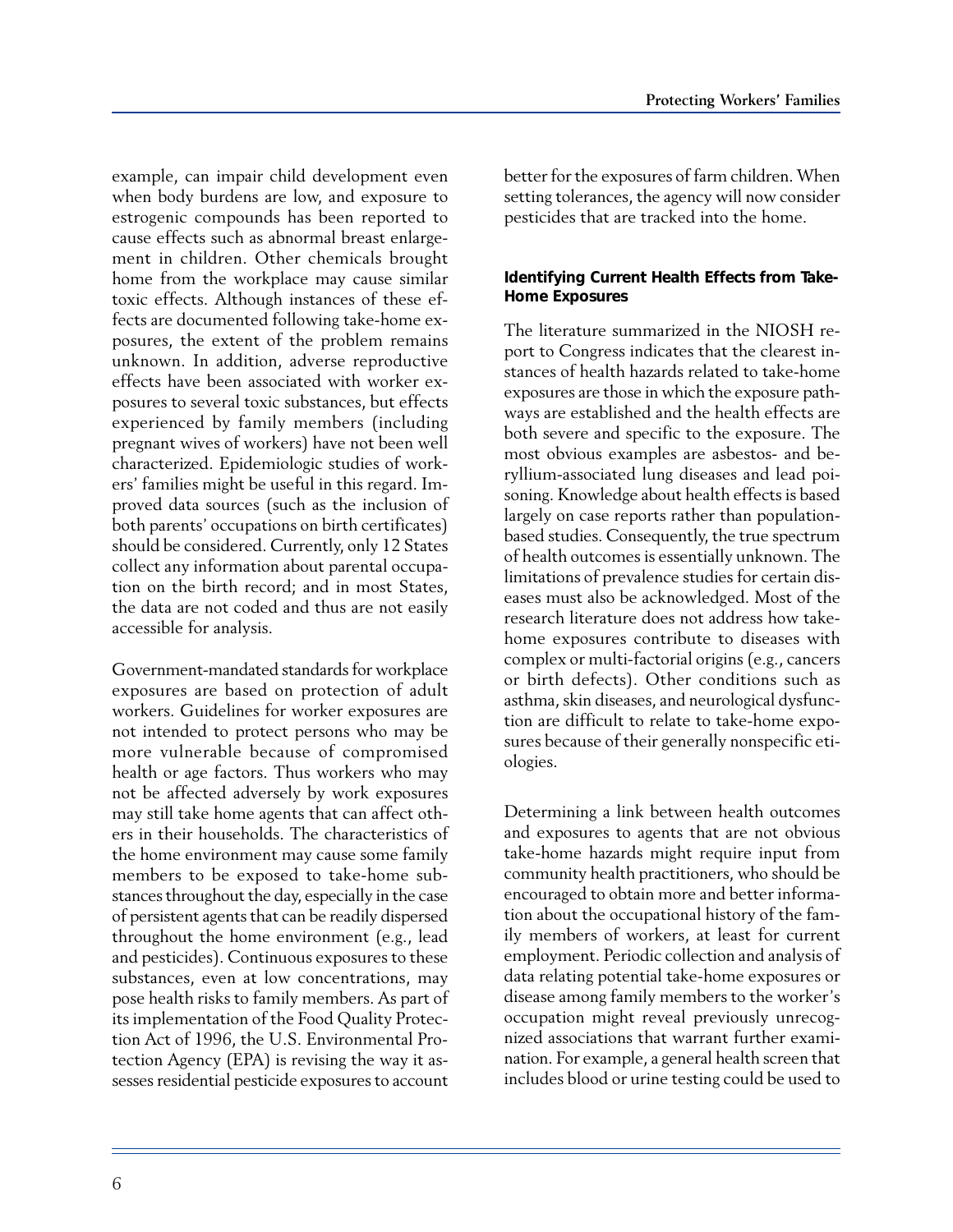screen for possible chemical exposures in children of parents with hazardous occupations. An additional recommendation is to expand the number of pediatric environmental health clinics to help identify take-home exposures.

The health effects of historically important takehome toxicants such as lead pose continuing threats, but they remain difficult to monitor because no system exists for evaluating the extent of the problem. For example, it would be expected that as workplace lead standards are lowered, take-home exposure concentrations would diminish. However, data on blood lead levels from population surveys (e.g., NHANES) cannot reveal the past contribution of takehome occupational exposures to current health effects because of the overwhelming influence of ambient exposures on body burden.

#### **Identifying Future Health Threats from Take-Home Exposures**

Severe episodes of toxicity from known hazards such as lead or pesticide poisoning will undoubtedly persist and should continue to be addressed. The contributions of less well established take-home exposures are much less predictable but also deserve scrutiny. Diseases that are clearly increasing in incidence and prevalence (such as childhood asthma) are logical candidates for future study of potential links with take-home exposures. Effects on reproductive health also require further examination, especially given the established association between certain occupational exposures and altered endocrine function.

The wording of the Workers' Family Protection Act limits take-home exposures to agents that are transmitted either from the workers' clothing or external body surfaces. Thus chemicals or infectious agents harbored in blood or other internal body compartments were outside the purview of the NIOSH review. Although this restriction simplifies the scope of strategies for exposure control and remediation, possible health risks of considerable public health importance should not be excluded from consideration. Bloodborne infections such as hepatitis C or HIV may be occupationally acquired by health care workers and subsequently transmitted to family members. These are clear examples of such take-home transmissions.

### **Adequacy of Control Measures**

Measures to protect workers' families should focus primarily on identifying and preventing the transport of hazardous substances from the workplace. Existing standards that require employers to reduce risks to workers will inherently protect the workers' families as well. Worker protection practices include the use of engineering controls, hygienic work practices, and shower and change facilities. The NIOSH NORA (April 1996) lists control technology and personal protective equipment as one of 21 research priorities that can lead to improved worker safety and health. This agenda states that "recognized safety and health hazards can be managed by a variety of engineering, administrative, and worker protection techniques." These same techniques can be used to prevent contamination of workers' homes with hazardous take-home substances. Decontamination procedures should be needed only when preventive measures are not taken or are inadequate.

Little research documents the overall degree of exposure and the extent to which health effects occur because workers inadvertently carry home hazardous substances on their clothes, bodies, or tools. However, health effects related to some substances are well recognized because of their uniqueness and clear associations with workplace exposures. For these hazardous substances, a modest investment of resources could prevent transport into workers' homes. Training efforts should be emphasized to increase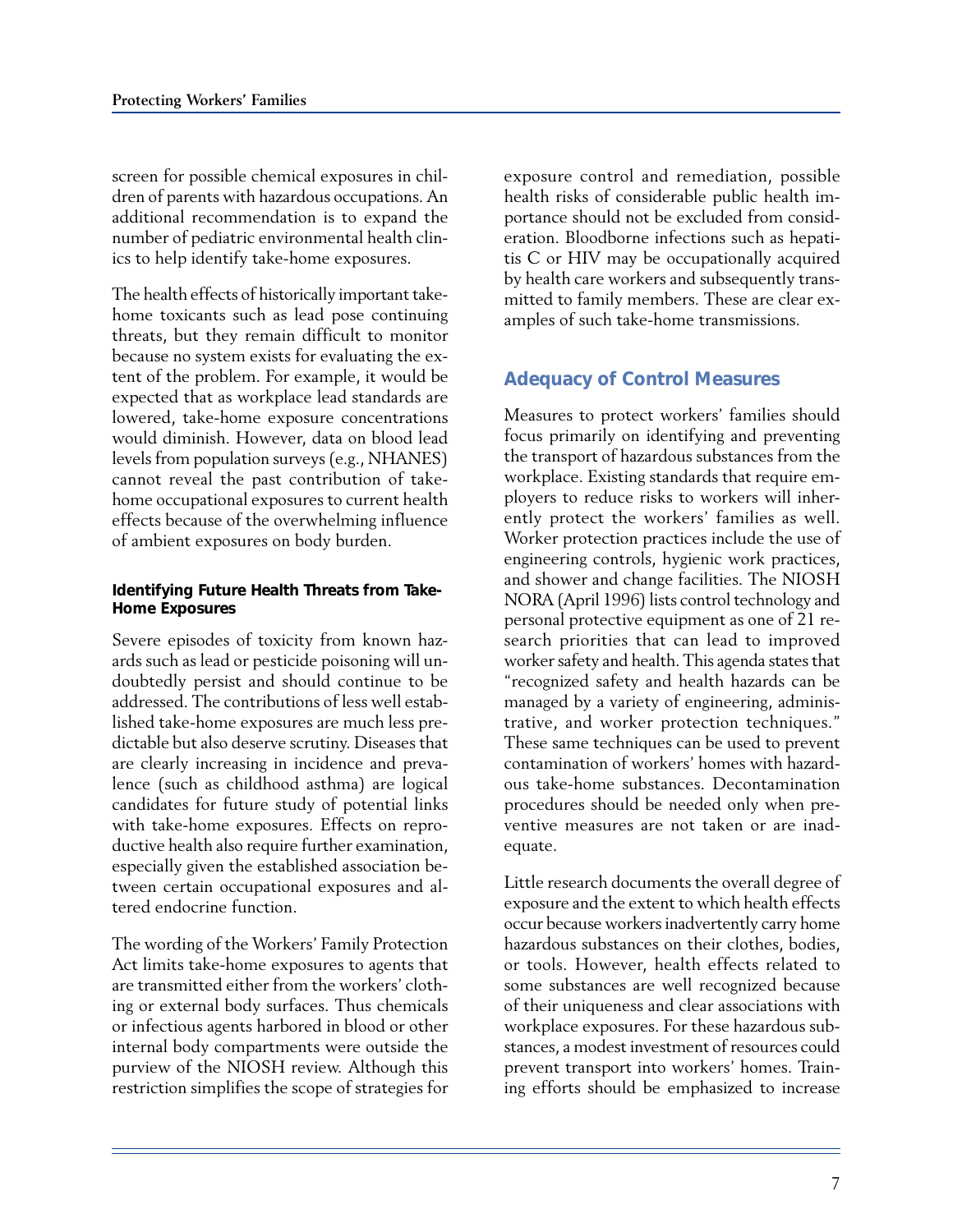employee and employer awareness of hazards and acceptance of safe work and material-handling procedures (e.g., changing clothes and showering before going home, separating work areas from living or eating areas, and using personal protective equipment). Equally important are the development and distribution of information and education programs aimed at family members and health care professionals.

Take-home exposures can also be managed by instituting and adhering to engineering controls such as the proper use of equipment, substitution of safer materials, use of equipment with improved engineering designs when available, and habitual use of personal protective equipment. Although various control measures are available for preventing the adverse health effects of known take-home exposures in workers' families, limited information exists to assess or predict their effectiveness. The Task Force recommends that an investigative strategy for known hazards include the following, at a minimum:

- Development of surveillance programs to document the effectiveness of control measures being used, including an assessment of the feasibility and effectiveness of alternative measures
- An assessment of the performance of existing protective clothing (e.g., singleuse disposable clothing and clothing that can be laundered) as barriers for chemical, biological, thermal, and physical hazards
- An assessment of the use and acceptance of protective clothing by workers
- Research on and development of new types of materials for protective clothing and gloves, including evaluation of their performance characteristics

 Measures to ensure that protective clothing is made available and designed to fit the growing numbers of minority and female workers

For many occupations, control measures have not been developed because there is a lack of awareness of the potential health effects of takehome exposures and the extent to which they occur. As these hazards become apparent, the Task Force recommends that sufficient technical and financial resources be applied to evaluate the effectiveness of proposed control measures.

The effectiveness of most decontamination procedures has not been adequately assessed and depends on the hazardous substance(s) involved, the manner in which remediation procedures are followed, and the entity that requires decontamination (e.g., person, clothing, or surface). Because the primary source of home contamination is the workers' clothing, items that come in contact with the workers' garments (such as automobile seats, carpeting, furniture, and other porous materials) are most likely to require decontamination. The Task Force does not universally recommend a particular type of protective clothing (e.g., single-use disposable clothing versus laundered reusable clothing). This decision must be based on the situation and the characteristics of each clothing type. For example, single-use disposables reduce the possibility that contaminated clothing will be laundered at home; yet disposables may expose other workers such as landfill or incinerator operators.

## **PROPOSED RESEARCH AGENDA**

IN proposing a research agenda to address<br>health hazards resulting from take-home ex-N proposing a research agenda to address posures, the Task Force formulated the following questions: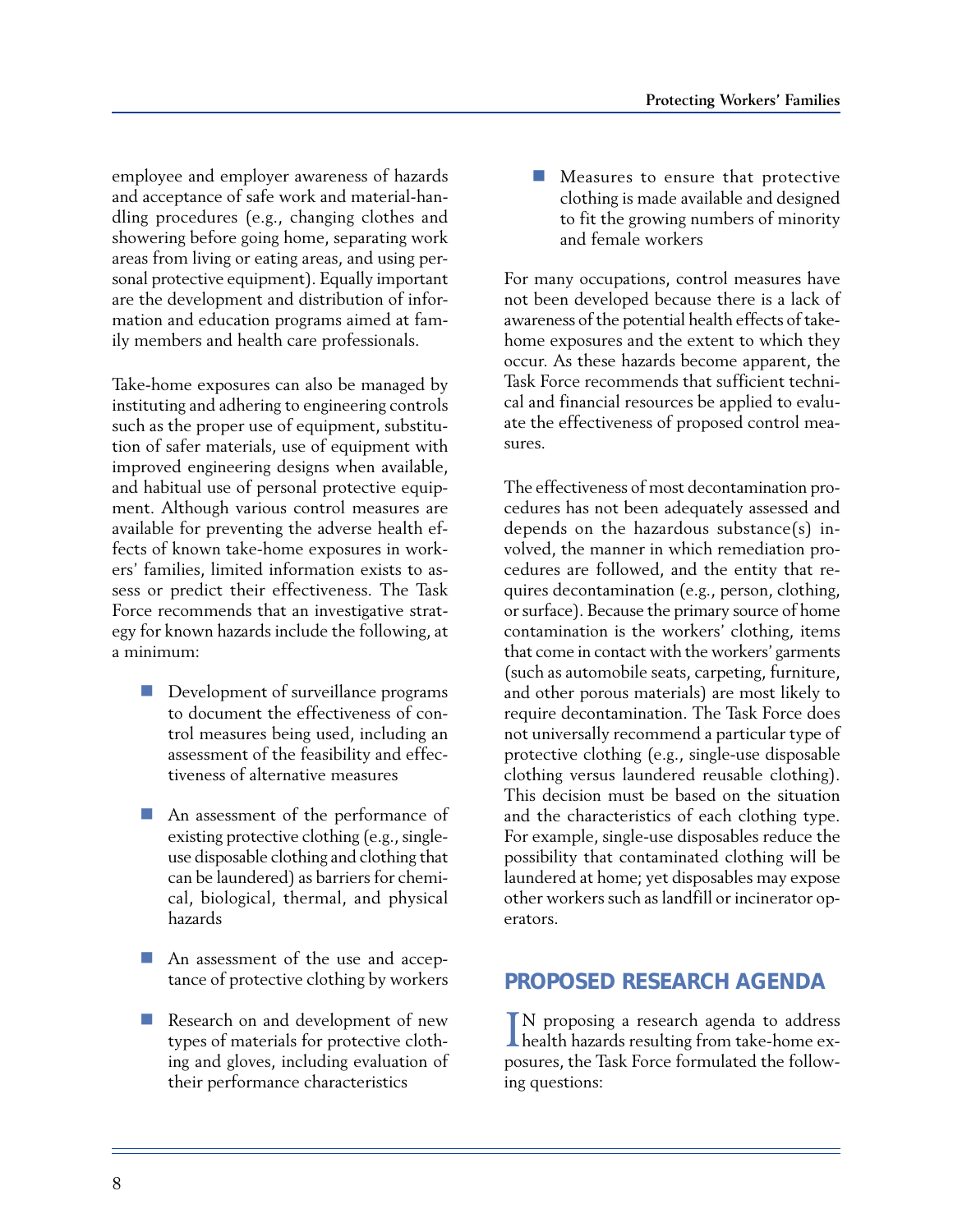- **No. 1.43** What evidence shows that historically recognized toxic exposures continue to pose health threats to workers' family members?
- **No. 19 What are the previously unrecognized** hazardous exposures?
- **NATA** What adverse health effects among workers' family members can be attributed to take-home exposures?
- Are exposure control methods effective?

The Task Force commented that any scientific determination of impaired health from takehome exposures requires coordinated research among professionals with expertise in occupational and environmental exposure assessment, epidemiology, biostatistics, pediatrics, toxicology, and clinical, occupational, and environmental medicine.

The Task Force recommends that Federal and other government agencies sponsor research into the types, levels, and determinants (i.e., sources) of take-home exposures; potential adverse consequences experienced by workers' family members; exposure remediation; and control technology. The Task Force notes that the research agenda is not intended to be a mutually exclusive list of individual research programs; rather, the agenda items are interdependent and should engender research efforts that address more than one of these programs concurrently. The research priorities are listed below:

**Characterize the extent of home con**tamination with recognized workplace toxicants, including but not restricted to toxic metals (e.g., lead, beryllium), pesticides, and dusts (e.g., asbestos).

- I Identify populations at greatest risk of known and suspected take-home exposures.
- **Assess adverse health effects potentially** related to take-home exposures, including previously established adverse effects and newer or less-well-studied associations (such as the consequences of transmitting infectious agents and radioactive substances into the home).
- Identify previously unrecognized toxic exposures that potentially place workers' family members at risk for health impairment.
- Assess the effectiveness of take-home exposure prevention and remediation methods for recognized hazards, including decontamination procedures and worker training.

In proposing this research agenda, the Task Force intentionally avoided prescribing specific topics for and methods of investigation—largely because of the absence of adequate contemporary information about the exposures that currently present the greatest hazards to family members. This dearth of information is what motivated the research agenda recommendations for characterizing exposure conditions. The Task Force felt that responsibility for defining topics and scope-of-research protocols should reside with Federal and other government agencies and with private-sector research sponsors who issue requests for research proposals and award research grants. In addition, the Task Force concluded that research on exposure and health assessments related to takehome exposures deserves full consideration by NIOSH under NORA.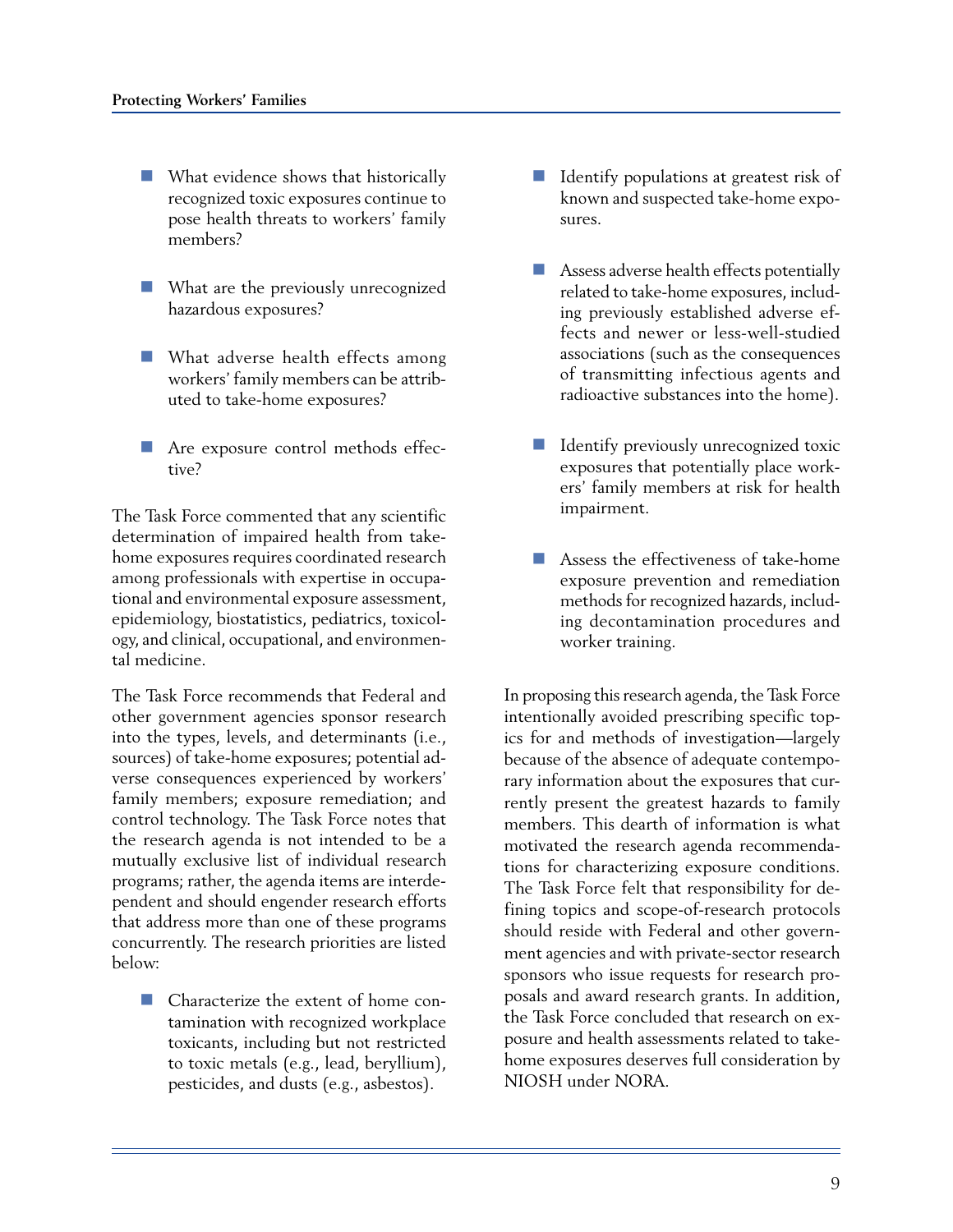## **LEGAL AND POLICY CONSIDERATIONS**

THE Workers' Family Protection Act of 1992  $\perp$  is a broad law directing the development of a strategy for investigating take-home contamination. This strategy is to be implemented by NIOSH and other Federal agencies. The Workers' Family Protection Act did not necessarily anticipate revisions to the existing statutory authority of the Federal agencies involved in take-home contamination issues. The law requires that the Secretary of Labor review the research that results from this strategy and determine (1) the need for additional education about, emphasis on, or enforcement of existing regulations or standards, and (2) the need for additional regulations or standards regarding take-home contamination. Among Federal statutes other than the Workers' Family Protection Act, only the Asbestos Hazard Emergency Response Act of 1986 [15 USC 2461 et seq.] explicitly addresses take-home contamination. However, it is the Task Force's view that other Federal statutes, if applied broadly, allow agencies to conduct research and promulgate regulations pertaining to this issue. In particular, OSHA requirements for protective clothing and changing rooms are at the core of protections for family members. OSHA should be encouraged to consider take-home exposure issues when enforcing or developing health standards. Agency responsiveness to the research agenda developed by this Task Force depends largely on the means by which participation, coordination, and accountability are implemented among the agencies. Congress should consider revising agency authority to address take-home exposures only if the agencies find it difficult to respond effectively to the research agenda. Other agencies that should address take-home issues include the Department of Energy/Nuclear Regulatory Commission, the Department of Transportation, and the Coast Guard, who have regulatory authority over specialized industries. The involvement of these agencies in implementing the research agenda is critical to protecting the families of workers regulated by these agencies.

## **RESPONSE FROM NIOSH**

NIOSH fully agrees with the research agenda proposed by the Workers' Family Protection Task Force in this report and plans to continue support of intramural and extramural research studies of take-home exposures. The recommended research priorities fit within the NORA framework—and particularly within its priority area Special Populations at Risk. NORA was developed by NIOSH and more than 500 public and private partners and stakeholders; it includes priorities for addressing allergic and irritant dermatitis, asthma and chronic obstructive pulmonary disease, fertility and pregnancy abnormalities, infectious diseases, control technology and personal protective equipment, and many other areas highlighted for consideration by the Task Force. Extramural NORA projects are funded primarily through Requests for Applications (RFAs). A number of Federal agencies (including the Agency for Toxic Substances and Disease Registry [ATSDR], EPA, the Department of Housing and Urban Development [HUD], and CDC) are currently addressing environmental hazards that affect children. NIOSH encourages partnerships with these and other organizations in the implementation of this research agenda.